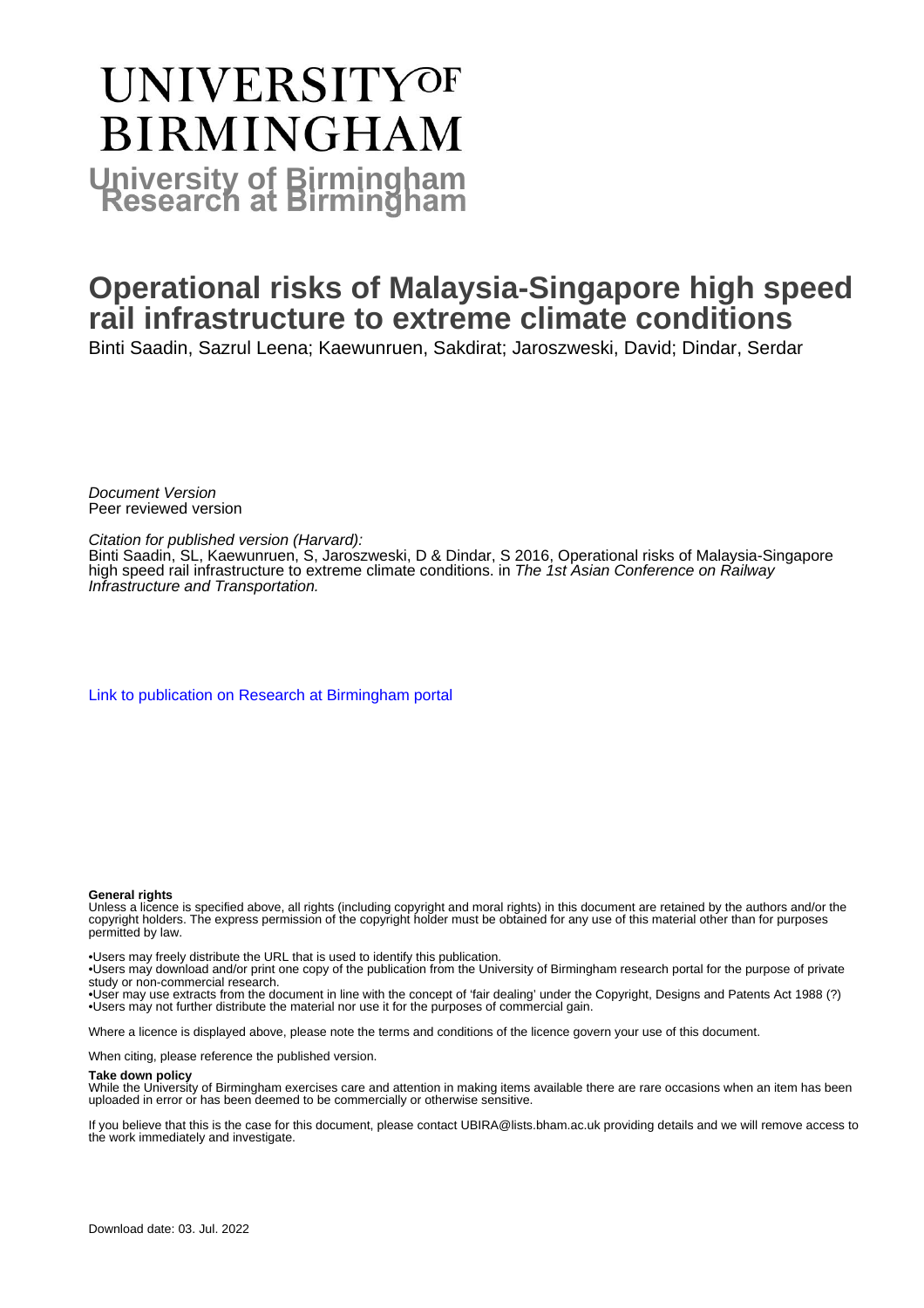

## **Operational risks of Malaysia-Singapore high speed rail infrastructure to extreme climate conditions**

 $\Delta$ Sazrul Leena Binti Sa'adin $^1$ , Sakdirat Kaewunruen $^2$ , David Jaroszweski $^3$ , Serdar Dindar $^4$ 

*<sup>1</sup> Department of Public Works, Ministry of Interior, Kuala Lumpur, Malaysia. E-mail: leena@jkr.gov.my <sup>2</sup>Birmingham Centre for Railway Research and Education, School of Engineering, The University of Birmingham, Birmingham, B15 2TT UK.E-mail: [s.kaewunruen@bham.ac.uk](mailto:s.kaewunruen@bham.ac.uk)*

*<sup>3</sup>Birmingham Centre for Railway Research and Education, School of Engineering, The University of Birmingham, Birmingham, B15 2TT UK.E-mail: D.J.Jaroszweski@bham.ac.uk*

*<sup>4</sup>Birmingham Centre for Railway Research and Education, School of Engineering, The University of Birmingham, Birmingham, B15 2TT UK.E-mail: SXD319@student.bham.ac.uk*

### **ABSTRACT**

Based on several decades of scientific observations, the world agrees that climate change is real and unequivocal. Around the world, atmospheric and oceanic temperature has been increasing, the amount of ice on the earth is decreasing, and then sea level has risen. In reality, the current railway network in Malaysia, over the last decade, has been significantly affected by severe weather conditions such as rainfall, lightning, wind and very high temperatures. These extreme climate conditions can result in asset system failure, quickly deteriorated operation and ultimately, delays to train services. Thus to avoid those disaster to happen, such infrastructure resilience is a vital for the new proposed High Speed Railway from Kuala Lumpur, Malaysia to Singapore. Identifying new and innovative way of improving infrastructure, which is resilience during periods of severe weather conditions, will reinforce the operational resilience of HSR once it is open. This study is therefore focused on the risks and pertinent effects of climate change on HSR infrastructure operation in Malaysia, including their operational requirements, local conditions including topographical and geological aspects, together with the operational requirements and local conditions to the design of infrastructure.

### **INTRODUCTION**

Globally, High Speed Rail (HSR) has become a catalyst for economic and societal growth, including in Malaysia. Its long-term economic repercussion has brought up strong interest amongst policy makers across the globe for in establishing the HSR for city and regional developments. In the development of this new form of transportation, Malaysia needs to ensure that the new HSR can cope with and adapt to the potential environmental changes. Also, railway operators generally face uncertainties from the complexities of climate change and the difficulties in predictions of climate model outputs (Remennikov et al., 2012; Remennikov and Kaewunruen, 2008). Extreme weather has affected railway operations and safety, including fatalities, injuries, property damage, delay and loss of opportunity. Little research has been conducted in Malaysia despite climate change posing serious challenges to infrastructure projects. As a result, no one knows exactly how vulnerable it will be especially with respect to transport infrastructure. It has been widely recognized that there is a need to integrate consideration of climate change and its impacts in design, development policies and projects (Kramer et al., 2010). 'Decisions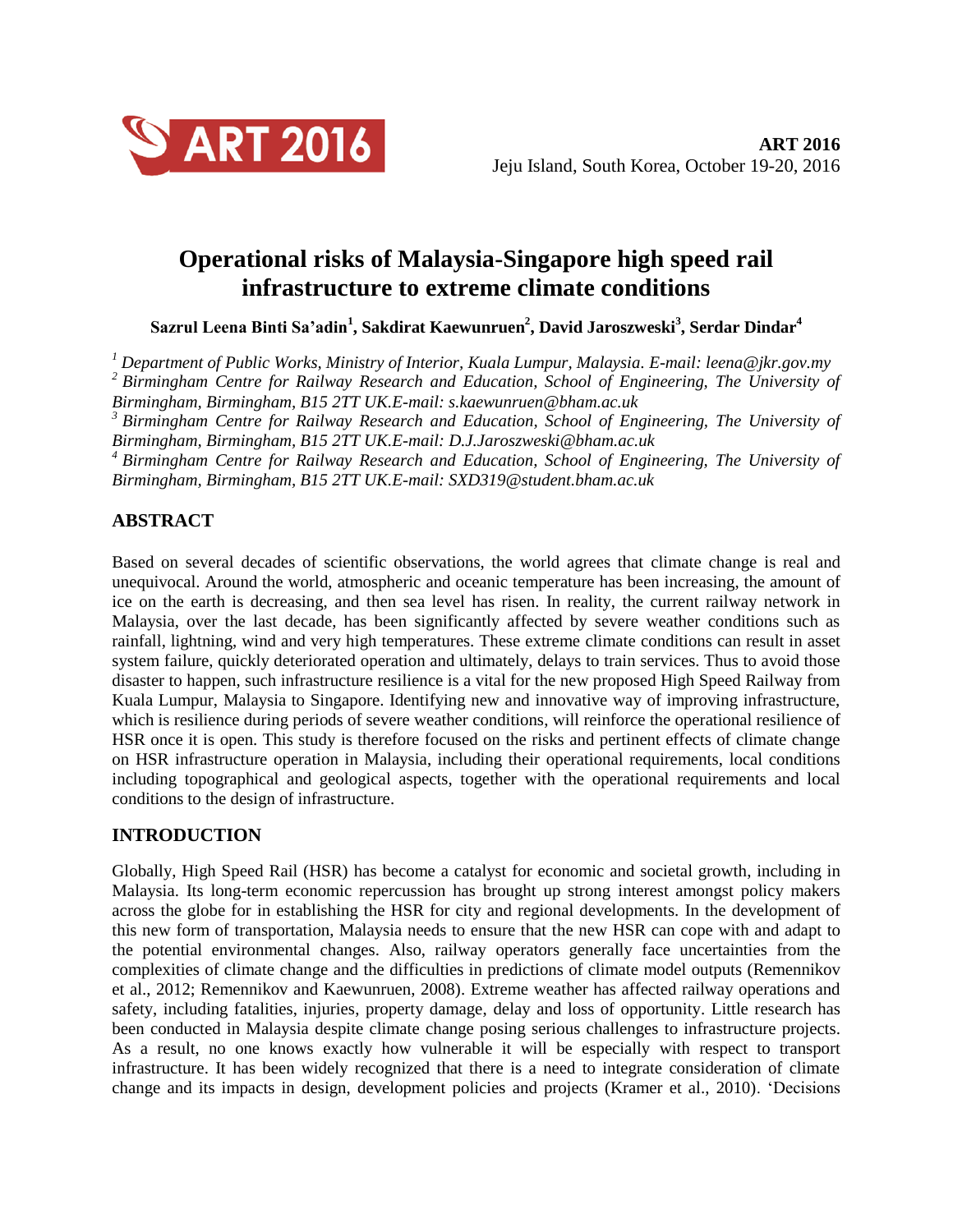**For full paper, please contact sakdirat@hotmail.com**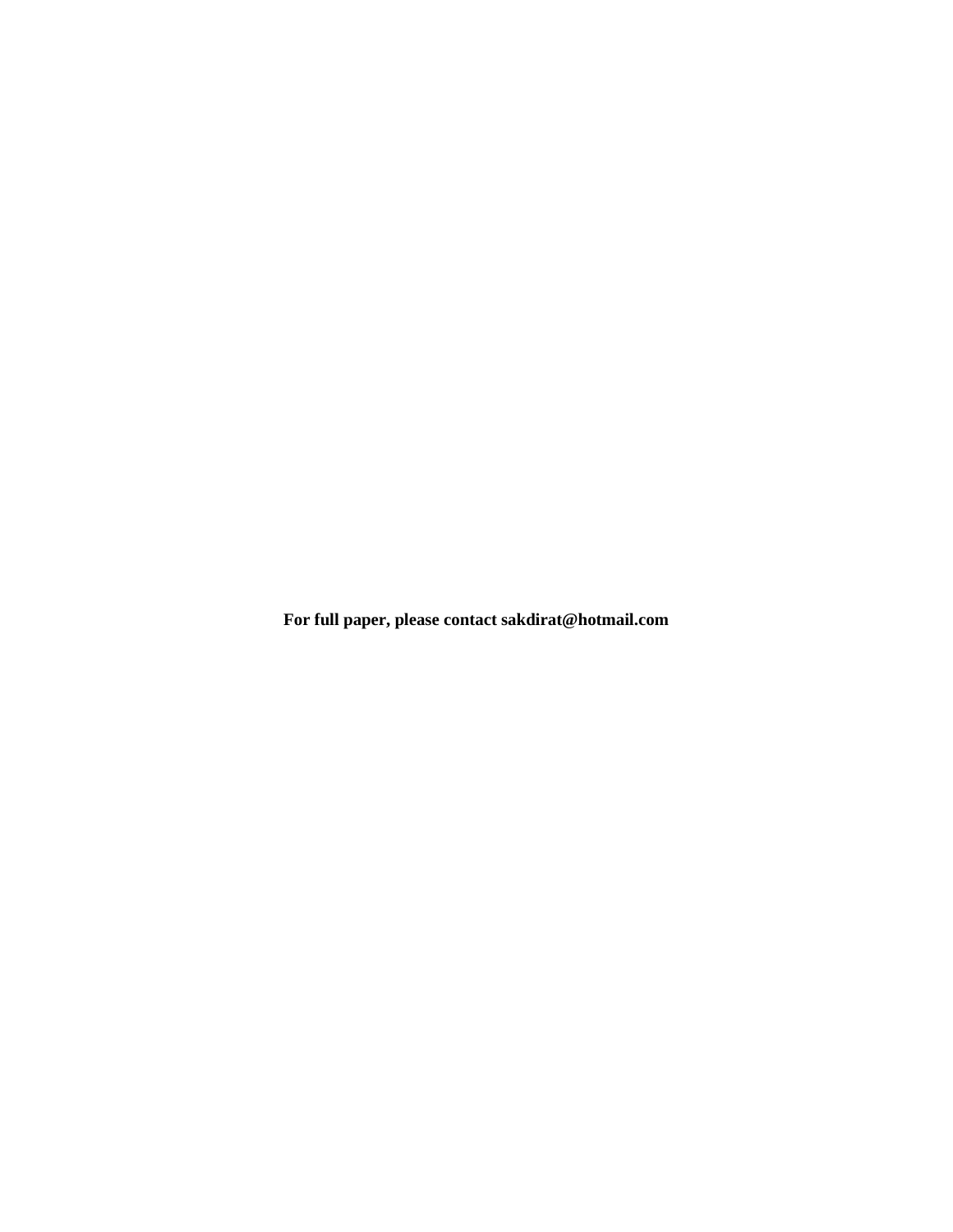**For full paper, please contact sakdirat@hotmail.com**